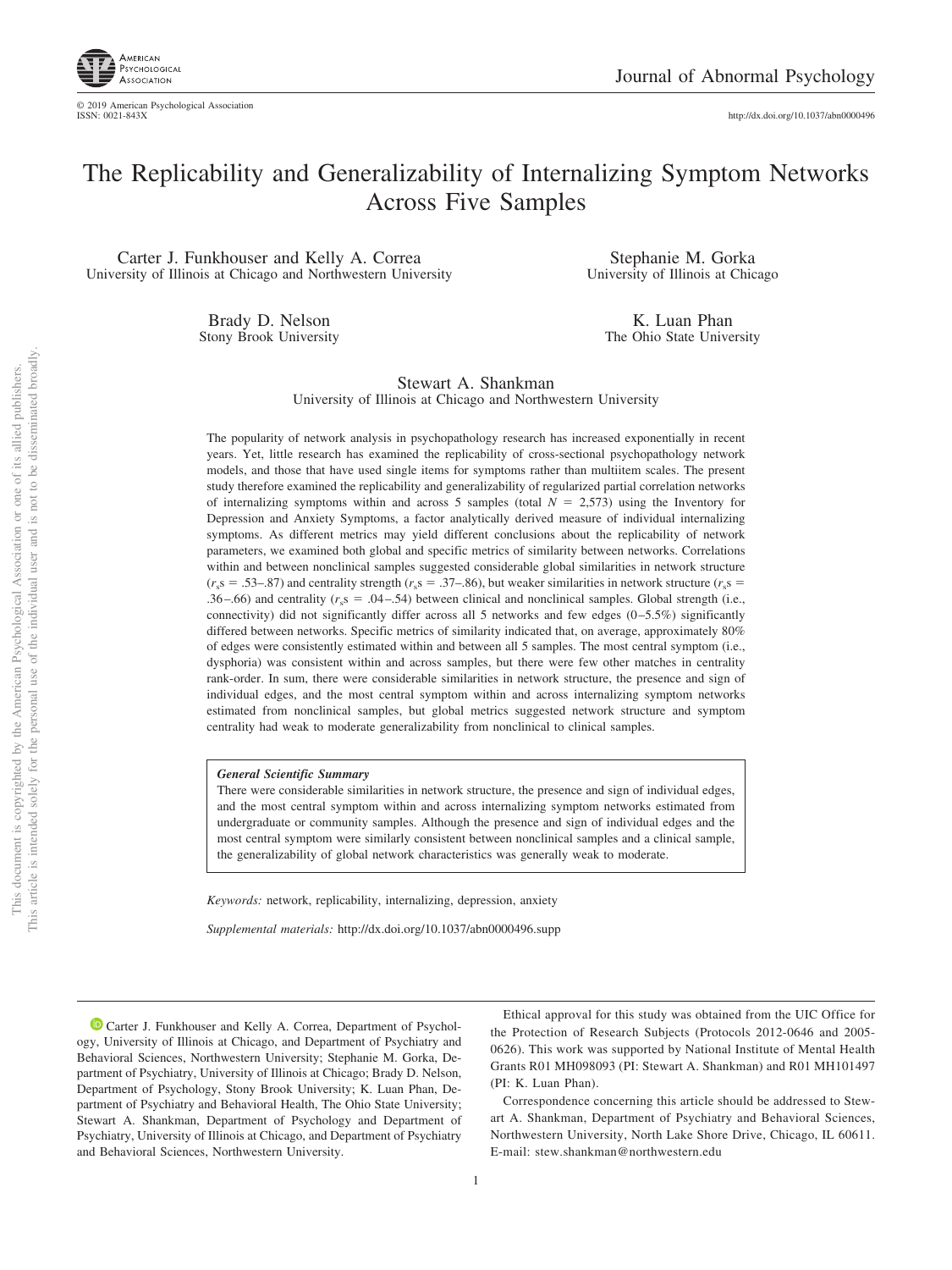A psychiatric disorder has traditionally been conceptualized as a set of co-occurring symptoms that are the result of a "common cause" or underlying latent variable. The network theory of psychopathology conceptually contrasts with this perspective, as it proposes that symptoms *causally interact* in dynamic networks (Borsboom, 2017). For example, in contrast to the common cause model's assertion that insomnia, fatigue, and concentration difficulties share a common underlying mechanism, the network approach to psychopathology suggests that insomnia may cause fatigue, which causes concentration difficulties, and so forth.

In psychopathology research, the network approach has often been examined using pairwise Markov random field (PMRF) models that estimate pairwise relationships between symptoms after statistically controlling for all other symptoms in the network (e.g., partial correlation coefficients). PMRF models of crosssectional data may highlight direct and potentially causal bivariate relationships among symptoms (Beard et al., 2016; Epskamp & Fried, 2018) as well as elucidate mechanisms of comorbidity (Cramer, Waldorp, van der Maas, & Borsboom, 2010). The resulting model estimates can be visualized as a network of nodes (e.g., symptoms) that are connected by edges (i.e., pairwise relationships between nodes). PMRF networks can also reveal which symptoms are most *central* (i.e., most strongly connected to other symptoms). Centrality measures in undirected networks do not provide information about the direction of relationships. It is possible that a central symptom leads to other symptoms, in which case the central symptom may be involved in the onset and/or maintenance of other symptoms and represent a viable target for therapeutic intervention (e.g., Beard et al., 2016; Fried et al., 2017).<sup>1</sup> However, it is also possible that other symptoms lead to the central symptom, in which case intervening on the central symptom would have no effect on other symptoms.

### **Replicability and Generalizability of Cross-Sectional Psychopathology Networks**

Simulation studies have examined the methodological validity of network analytic methods by investigating the range of conditions in which the models adequately converge on the "true" network structure (e.g., van Borkulo et al., 2014). However, determining the extent to which PMRF models of psychopathology replicate and generalize requires the comparison of network structures across samples (Borsboom, Robinaugh, Rhemtulla, & Cramer, 2018; Forbes, Wright, Markon, & Krueger, 2017a; Fried & Cramer, 2017). The few studies that have examined the replicability and generalizability of psychopathology networks have sparked debate as to which metrics are most appropriate for assessing similarities between samples. Some have argued that network interpretations and clinical implications focus on the presence, sign, and strength of specific edges and the rank-order of node centrality (i.e., which symptom is most central, second most central, third most central, etc.). An examination of these characteristics within and across two samples of major depressive disorder (MDD) and generalized anxiety disorder (GAD) symptoms revealed that 83.4 –86.6% of edges replicated within and between networks but only 16.7–55.6% of individual nodes' centrality rank-order matched within and between samples (Forbes et al., 2017a), leading to the conclusion that "popular network analysis

methods produce unreliable results" (Forbes et al., 2017a, p. 969; see also Forbes, Wright, Markon, & Krueger, 2019).<sup>2</sup>

Others have critiqued these specific metrics and argued that network replicability should be assessed using more global metrics such as the "coefficient of similarity" (i.e., spearman correlation between edge lists; Borsboom et al., 2017; Fried et al., 2018), the Network Comparison Test (NCT; van Borkulo, Epskamp, & Millner, 2016), and Spearman correlations of centrality indices between networks (Borsboom et al., 2017). Reanalyzing Forbes, Wright, Markon, and Krueger's (2017a) data using these metrics, Borsboom et al. (2017) came to the opposite conclusion as Forbes et al. (2017a)—specifically, that the networks under consideration were "highly similar" (Borsboom et al., 2017, p. 990). Three recent studies examining the replicability and generalizability of posttraumatic stress disorder (PTSD) symptom networks similarly found that coefficients of similarity and correlations of centrality strength (i.e., the sum of all absolute edge weights connected to a node) replicated strongly. However, NCTs identified some differences in structure and global strength between networks (Benfer et al., 2018; Fried et al., 2018; Knefel et al., 2019). Additionally, two studies examining global network strength as a potential prognostic indicator of depression treatment response came to different conclusions (although the effects were of comparable size and in the same direction; Schweren, van Borkulo, Fried, & Goodyer, 2018; van Borkulo et al., 2015). In sum, the extent to which psychopathology networks replicate and generalize across samples remains unclear.

### **Limitations of Prior Psychopathology Network Replicability and Generalizability Studies**

The existing research on the replicability of psychopathology networks (and the psychopathology network literature more broadly) has several noteworthy limitations. First, many network analyses (e.g., Forbes et al., 2017a) used zero-imputation to account for a skip structure in their data (e.g., if a participant did not endorse the cardinal symptom(s) of a disorder [e.g., depressed mood or loss of interest for MDD], the remaining symptoms of that disorder were not assessed). Zero-imputation is problematic because it can substantially alter the correlation matrices upon which networks are based (Borsboom et al., 2017). This alteration of correlation matrices is likely to increase the observed replicability because it alters the correlation matrices the same way in both samples, and likely contributed to the unexpectedly high replicability found in the previously mentioned study of MDD and GAD symptom networks (Borsboom et al., 2017; Forbes et al., 2017a). Second, many studies have assessed symptoms (i.e., nodes) using

 $1$ <sup>1</sup> This centrality hypothesis is not an implication of network theory and, although it is popular in the psychopathology network literature, the utility of centrality measures for identifying intervention targets in psychopathology networks has been questioned (Bringmann et al., 2019; Dablander &

Hinne, 2019). <sup>2</sup> Steinley, Hoffman, Brusco, and Sher (2017) provided a commentary on Forbes et al.'s (2017a) article in which they introduced a new method termed fixed-margin sampling for examining whether network model results differ from what would be expected by chance. However, because the appropriateness of this method as a measure of network replicability has come into question (Epskamp, Fried, et al., 2018), we do not discuss this technique in further detail.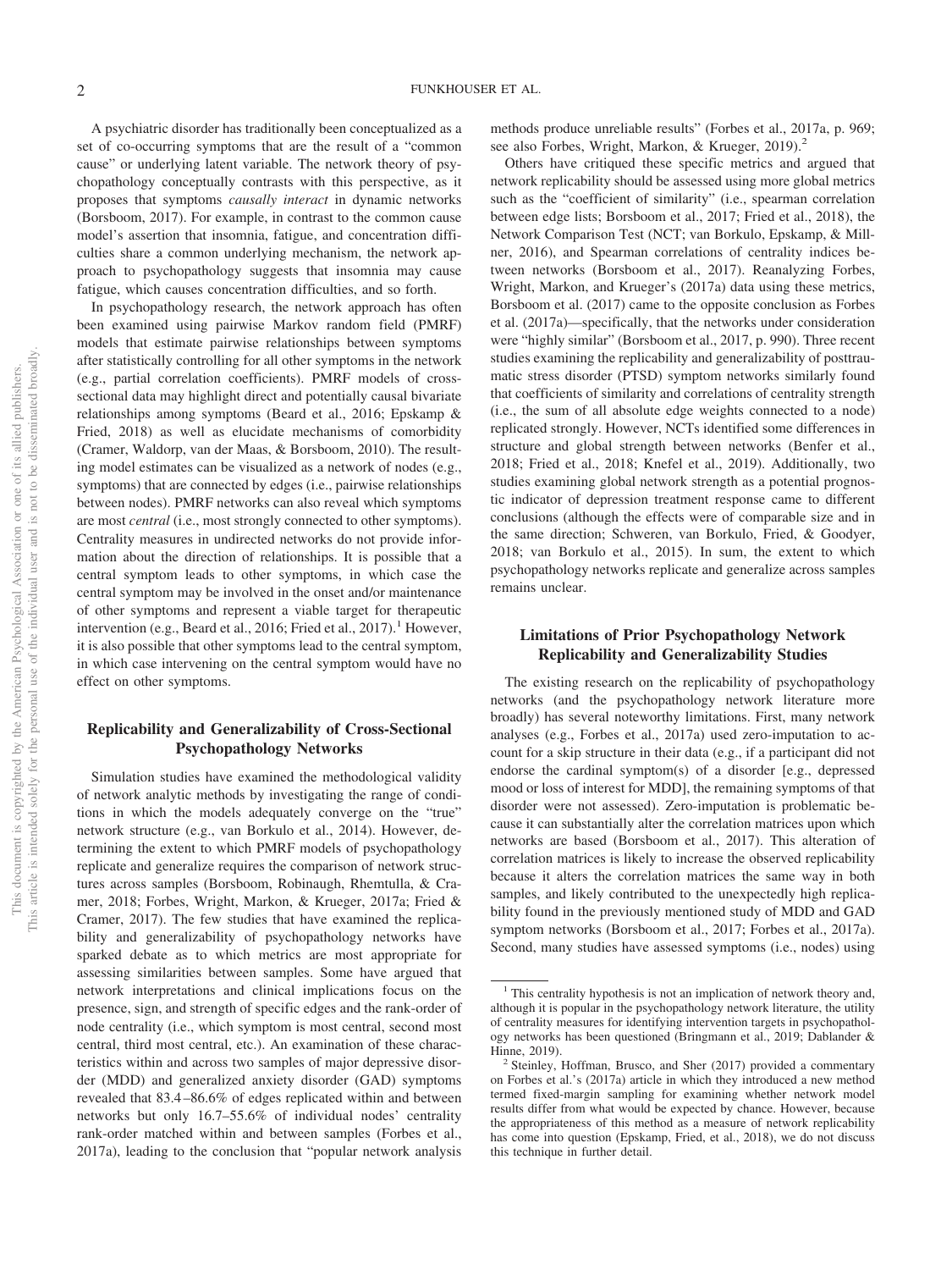single items from a questionnaire or interview, which tend to be less reliable than aggregations of multiple items (Cicchetti & Prusoff, 1983). Third, the few studies that have examined psychopathology network replicability examined replicability within one (e.g., PTSD) or two *DSM* disorders.

### **The Present Study**

To address the limitations of prior psychopathology network replicability studies, the present study aimed to examine the replicability and generalizability of regularized partial correlation networks of internalizing symptoms across five samples (two undergraduate samples, two community samples, and a clinical sample). The Inventory of Depression and Anxiety Symptoms (IDAS; Watson et al., 2007) was utilized to assess symptoms because it (a) does not contain skip-outs, (b) assesses each symptom using multiple items, and (c) assesses multiple nonoverlapping domains of internalizing psychopathology.

Due to the debate regarding which metrics are most suitable for assessing replicability (Borsboom et al., 2017; Forbes et al., 2017a; Forbes, Wright, Markon, & Krueger, 2017b), our analyses were agnostic and examined (a) the more global indices (e.g., the coefficient of similarity, the three permutation tests implemented by the NCT, Spearman correlations of centrality indices) advocated for by some (Borsboom et al., 2017; van Borkulo et al., 2016) as well as (b) the more specific metrics (e.g., the presence/absence and sign of individual edges and matches in centrality rank-order) advocated for by others (Forbes et al., 2017a, 2017b). This study was primarily exploratory in nature, but our hypotheses were twofold. First, we hypothesized that more global metrics would be more replicable and generalizable than more detailed metrics, as found by Forbes et al. (2017a, 2017b) and Borsboom et al. (2017). Second, we expected metrics to be more similar between networks estimated from random split-halves of the same sample or from two samples from the same population (e.g., between the two undergraduate networks and between the two community networks), and less similar between samples from different populations (e.g., between an undergraduate network and a clinical network).

### **Method**

### **Participants**

Participants (total  $N = 2,573$ <sup>3</sup> were taken from five samples recruited in the United States. Demographic characteristics of each sample are provided in Table S1 in the online supplementary material. The first sample (henceforth called "Undergraduate Sample 1") consisted of 1,176 unselected undergraduates attending a large, suburban university in the northeast (Distefano et al., 2018; Nelson & Hajcak, 2017). The second sample ("Undergraduate Sample 2") included 578 unselected $4$  undergraduates attending a large, urban university in the midwest (Altman, Campbell, Nelson, Faust, & Shankman, 2013; Gorka et al., 2013). Participants in the two undergraduate samples were recruited through the psychology department subject pools and received course credit for their participation.

The third ("Community Sample 1") and fourth ("Community Sample 2") samples consisted of participants recruited from the community to participate in a family study of neurophysiological vulnerability factors for internalizing psychopathology (Correa, Liu, & Shankman, 2019; Funkhouser, Correa, Carrillo, Klemballa, & Shankman, 2019; Shankman et al., 2018). There were no diagnosis-based inclusion criteria; however, participants were required to be between the ages of 18 and 30 and have at least one full biological sibling who was eligible to participate. More detailed information regarding the study's inclusion and exclusion criteria and procedures is available elsewhere (Shankman et al., 2018). To avoid nonindependence of observations due to the presence of sibling pairs, we randomly assigned one sibling from each sibling pair to Community Sample 1 and assigned the other sibling to Community Sample 2. Participants who did not participate with a sibling  $(n = 97)$  were randomly allocated to one of the two community samples, resulting in two samples each consisting of biologically unrelated individuals  $(n = 277$  and 276, respectively). As these two community samples were taken from a single study, they should be considered split-halves of one sample rather than two independent samples. However, we refer to them as separate samples to ease interpretation.

The fifth sample ("Clinical Sample") consisted of 266 adults aged 18–65 who were either seeking treatment for a range of internalizing problems  $(n = 133;$  Lieberman, Gorka, Funkhouser, Shankman, & Phan, 2017) or recruited for a study examining psychophysiological processes in individuals who met *DSM–IV* diagnostic criteria for MDD and/or panic disorder (PD;  $n = 133$ ; Shankman et al.,  $2013$ .<sup>5</sup> Data from treatment-seekers used in the present study were collected prior to treatment. Further details regarding inclusion and exclusion criteria and study procedures are described elsewhere (Lieberman, Gorka, DiGangi, Frederick, & Phan, 2017; Shankman et al., 2013). Although treatment-seekers differed from those recruited based on MDD and/or PD diagnosis in their severity of several IDAS scales, we combined them to maximize power for network estimation in light of recommendations that sample sizes be at least three times the number of estimated parameters (e.g., Fried & Cramer, 2017).

### **Assessment of Internalizing Symptoms**

The IDAS was used to assess internalizing symptoms in all five samples. The IDAS includes 11 factor-analytically derived subscales<sup>6</sup> representing empirically distinct symptoms of internalizing psychopathology over the past 2 weeks. The well-being subscale was reverse coded and renamed "low well-being" so that higher scores indicate greater symptom severity for all subscales. Internal

<sup>3</sup> Four participants (0.2% of the total sample) had incomplete data and were excluded from all analyses to simplify the reporting of results. The total *N* of 2,573 represents the number of participants who had complete data and were included in the network analyses.<br><sup>4</sup> The vast majority of participants in Undergraduate Sample 2 were

unselected, but 109 (18.8%) participants were selected to be female with either high or low OCD or bulimia tendencies (Altman et al., 2013).<br><sup>5</sup> Both studies also recruited a group of healthy controls, but these

individuals were excluded so that the fifth sample could be an exclusively clinical sample. <sup>6</sup> The IDAS also includes a 12th subscale entitled general depression,

but this scale was not included in the present study because it contains items from several other subscales and thus is an aggregation of multiple symptoms. Including this subscale would also distort the covariance matrices due to conditioning on a collider (i.e., Berkson's Bias; de Ron et al., 2019).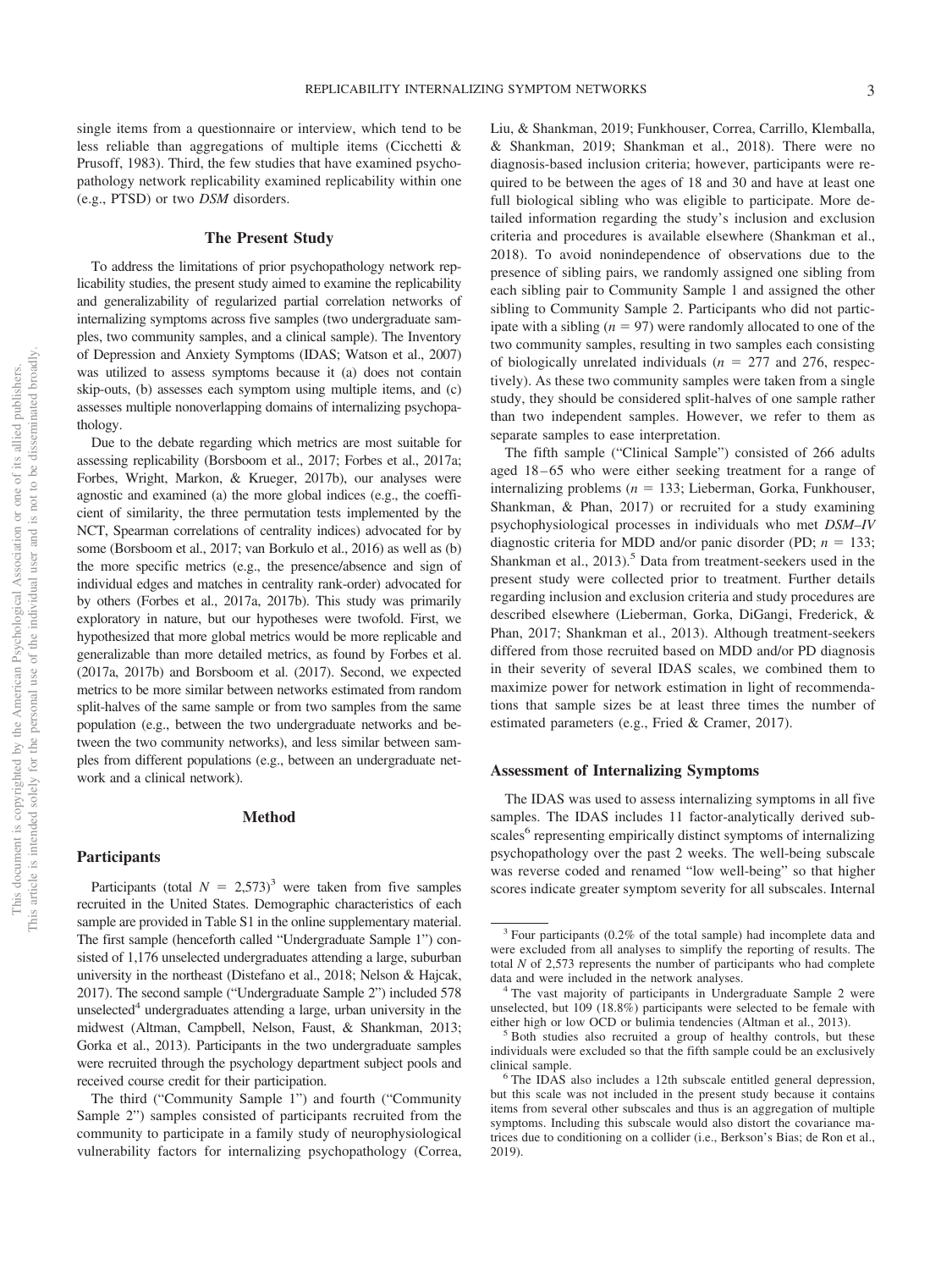consistencies of the 11 subscales were adequate across all five samples and are presented in Table S2.

### **Data Analyses**

**Network estimation.** A nonparanormal transformation was applied to all data sets prior to network estimation to reduce the assumption of normality (Liu, Lafferty, Wasserman, & Wainwright, 2009), in line with recommendations for estimating networks on continuous, non-normal data (Epskamp, Borsboom, & Fried, 2018; Epskamp & Fried,  $2018$ .<sup>7</sup> We then individually<sup>8</sup> estimated partial correlation networks based on Pearson correlations for each sample. Networks were regularized using the "graphical least absolute shrinkage and selection operator" (GLASSO) with the extended Bayes information criterion (EBIC;  $\gamma = 0.5$ ; Foygel & Drton, 2010) to identify edges that are likely to be spurious (i.e., close to zero) and shrink their edge weights to exactly zero. GLASSO network estimation and visualization were performed using the R package *qgraph* (Epskamp, Cramer, Waldorp, Schmittmann, & Borsboom, 2012). GLASSO is widely used in psychopathology network analysis of continuous data and has been thought to result in high specificity, meaning that it should not estimate edges that are not in the "true" network (Epskamp & Fried, 2018). However, recent work suggests GLASSO may have poorer specificity when the network is dense and many edges are near zero (Williams & Rast, 2019), which may, in turn, affect replicability. As suggested by a reviewer, we also used the *mgm* package to estimate networks using nodewise regression, which may have higher specificity than GLASSO (Williams & Rast, 2019). Identical layouts (i.e., the average of the Fruchterman-Reingold algorithm layouts for each GLASSO network) and the maximum value of the edge weights were imposed on the network plots to facilitate visual comparisons across networks and estimation methods.

Although previous studies have often examined symptom centrality using *strength* (i.e., the sum of all absolute edge weights connected to a node), *closeness* (i.e., the inverse of the summed length of all shortest edges between a node and all other nodes), and *betweenness* (i.e., the number of times a node lies on the shortest connecting edge between two other nodes), the latter two indicators have relatively weaker conceptual interpretability in the context of symptom networks (Bringmann et al., 2019; Forbes et al., 2017a) and have exhibited poor reliability (Beard et al., 2016; Epskamp, Borsboom et al., 2018). We therefore focus on centrality strength and report closeness and betweenness in the online supplementary materials. Lastly, we used the R package *mgm* to calculate symptom *predictability* (i.e., the amount of variance in a node explained by neighboring nodes, or  $R^2$ ; Haslbeck & Fried, 2017).

**Accuracy and stability of network parameters.** We investigated the accuracy and stability of network parameters using two bootstrapping approaches as implemented by the R package *bootnet* (Epskamp, Borsboom, et al., 2018). First, we computed 95% confidence intervals (CIs) around edge weights via nonparametric bootstrapping using 1,000 iterations. These CIs provide a measure of edge weight accuracy. Second, we used case-drop bootstrapping to estimate correlation stability (conditional stimulus [CS]) coefficients to determine the stability of the rank-order of centrality indices. Simulation studies indicate that CS-coefficients above .25 imply moderate stability and CS-coefficients above .50 reflect strong stability (Epskamp, Borsboom, et al., 2018). Edge weights difference tests and centrality difference tests were calculated to test whether edges or node centralities significantly differ (see Epskamp, Borsboom, et al., 2018 for further description of these methods), and results are reported in Figures S1 and S2 in the online supplementary materials.

**Within-sample comparisons.** We examined the within-sample consistency of the two undergraduate samples by randomly dividing them each into two equally sized split-halves, applying the nonparanormal transformation to both split-halves, estimating a network for each split-half, calculating global network characteristics for each network and similarities between the two networks, and repeating this process 10 times (Forbes et al., 2017a). We did not examine split-halves of the two community samples or the clinical sample, as the split-halves likely would not have had sufficient power for network estimation (Fried & Cramer, 2017), and Community Samples 1 and 2 were essentially split-half samples to begin with. Global network characteristics extracted from each split-half network included global strength, the number of nonzero, positive, and negative edges, mean node predictability, and the most central node.

*Global metrics.* Global metrics of similarity between splithalves included the coefficient of similarity, spearman correlations of centrality indices between split-halves, and three permutation tests implemented by the NCT using 5,000 iterations. First, the *omnibus test of network structure invariance* tested whether the overall structures (i.e., matrices of the edge weights) of the two networks being compared were identical. Second, the *global strength invariance test* examined whether global strength estimates (i.e., the sum of absolute edge weights) significantly differed between networks. Third, the *individual edge invariance test* quantified the number of edges that differed between networks by testing the null hypothesis that each edge was identical between networks (using the Holm-Bonferroni method to correct for multiple comparisons).

*Specific metrics.* Specific network characteristics examined included the percentage of edges that were consistently present and absent across split-halves and matches in rank-order centrality as calculated by Forbes et al. (2017a) and Borsboom et al. (2017) to allow for multiple simultaneous ranks in the case of ties. Some psychopathology network analyses have interpreted the strongest edges (e.g., Beard et al., 2016) and a recent study examined the replicability of the strongest and most stable edges, defined as those with bootstrapped 95% CIs that did not include zero (Forbes et al., 2019). However, bootstrapped CIs do not test whether edges significantly differ from zero (Epskamp, Borsboom, et al., 2018) and thus are not an optimal measure for identifying the strongest and most stable edges in a network. To facilitate cross-study comparison, we therefore included edges with CIs excluding zero in the tables summarizing the results, but do not otherwise discuss them.

<sup>7</sup> Other recommended approaches for handling non-normal data include estimating networks derived from polychoric or Spearman correlations (Epskamp & Fried, 2018). In the present study, networks derived from polychoric or Spearman correlations were highly similar to networks estimated using the nonparanormal transformation (*rs* > .88).<br><sup>8</sup> Although a recently developed extension of the graphical lasso called

the fused graphical lasso allows for the joint estimation of multiple partial correlation networks, we report results of individually estimated networks because individually and jointly estimated networks were nearly identical  $(rs > .98)$ .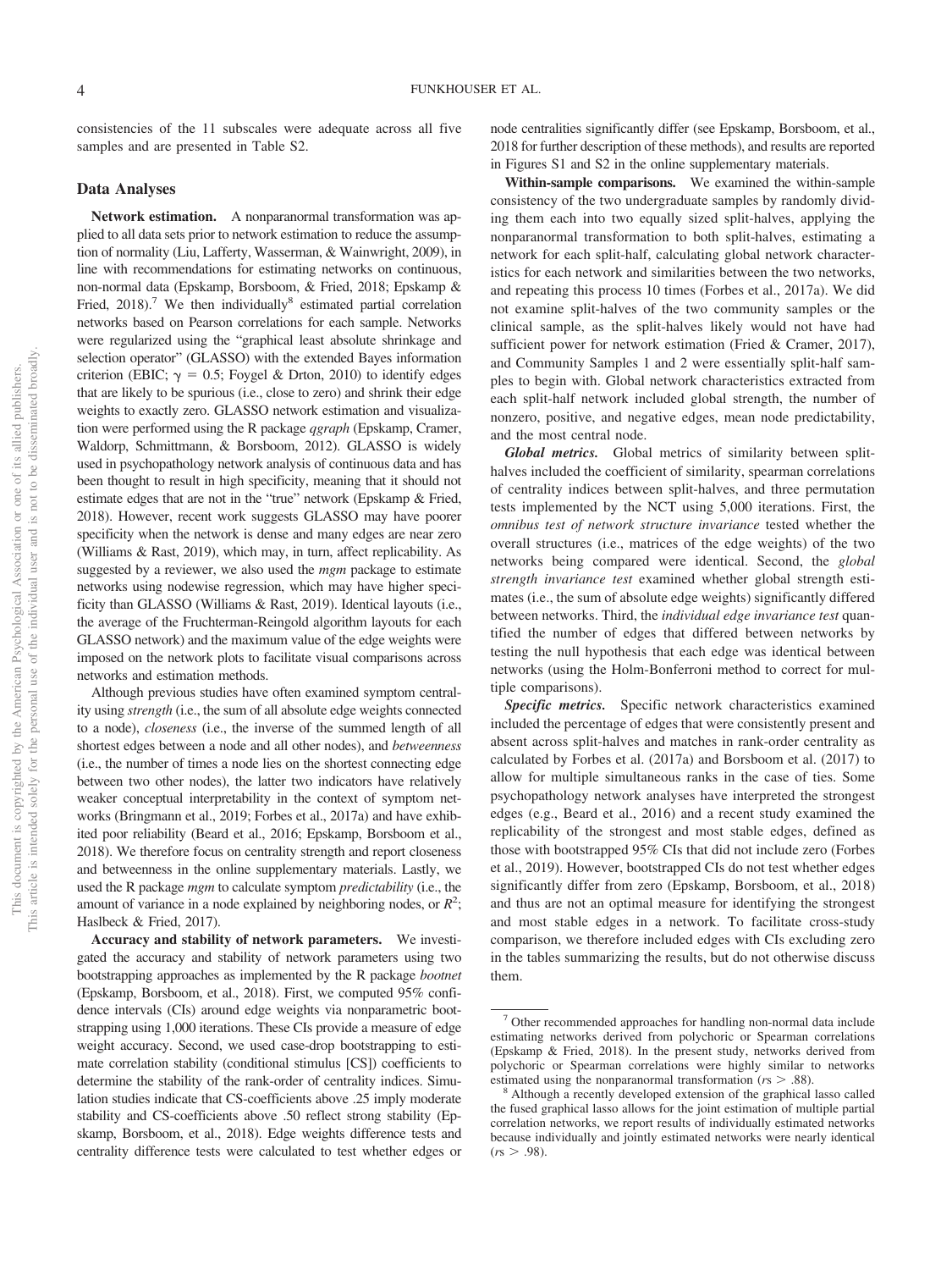In the pairwise comparisons examining whether edges were consistently present or absent across split-halves, we focused on whether edges present in the *sparser* network (i.e., network with fewer edges) were also present in the *denser* network because a denser network should not omit edges estimated in a sparser network if networks are estimated with high specificity (Borsboom et al., 2017). Although the specificity of GLASSO has been questioned, nodewise regression has demonstrated high specificity (Williams & Rast, 2019). Similarly, we examined whether edges that were absent in the *denser* network were also absent in the *sparser* network because a sparser network should not estimate edges that are absent in a denser network. This nesting approach accounts for differences in sparsity across networks due to different sample sizes. Rather than reporting the results of each of the 10 iterations, we report the median and range of the global network characteristics and between-network comparisons across the 10 split-halves for each of the two undergraduate samples.

**Cross-network comparisons.** The same metrics that were used to examine consistency between random split-halves of the two undergraduate samples were used to make cross-network comparisons. For specific metrics, we first investigated metrics across all five networks (e.g., how many edges were consistently estimated across all five networks?) and then between each pair of networks (e.g., how many of the edges estimated in Network A were also estimated in Network B?). When comparing the presence or absence of individual edges between networks, we again focused on whether edges present in the sparser network were also present in the denser network and whether edges that were absent in the denser network were also absent in the sparser network.

In addition to evaluating replicability across networks, we used the replicationSimulator function in *bootnet* to estimate the *expected* replicability of each network's structure. This is important because the expected replicability rate of a characteristic would not be 100% even if the characteristic were present in the "true" network. In traditional significance tests, the expected replicability rate equals the statistical power of the test. The exact expected replicability rate is difficult to compute for complex multivariate models such as network models, and depends on several factors (e.g., sample size, network structure). The replicationSimulator function estimates expected replicability by simulating new data based on a network model and evaluating how well one should expect this network structure to replicate in other samples if the estimated network were true at the population level. Although this approach is not ideal because it ignores estimation error in the original network and compares edge lists and centrality using Pearson correlations rather than spearman correlations, it provides an estimate of the expected replicability rate for each network structure. Expected replicability results are presented in Figure S3 in the supplementary materials.

### **Availability of Data and Materials**

This study was not formally preregistered. However, in line with recommendations to improve reproducibility and replicability in clinical psychological research (Tackett et al., 2017) and in psychopathology network analysis specifically (Borsboom et al., 2017; Guloksuz, Pries, & van Os, 2017), we have made all data and our analytic code available in the online supplementary materials.

### **Results**

Symptom severities for each sample are reported in Table S3. The samples differed in symptom severity such that the clinical sample had higher severity than the other four samples for all symptoms except appetite gain. There were also some differences in symptom severities among the undergraduate and community samples, but these differences were smaller in magnitude and not consistent across symptoms. There were also sample differences in sex,  $\chi^2(4) = 24.17$ ,  $p < .001$ , and age,  $F(4, 2547) = 297.38$ ,  $p <$ .001. There were more females in Undergraduate Sample 2 than in Undergraduate Sample 1 ( $p < .001$ ) and Community Sample 1  $(p < .001)$ , but no other significant differences in sex between samples. All five samples differed from each other on age (with one exception—the two community samples did not differ,  $p =$ .971). The clinical sample was the oldest, followed by the two community samples, Undergraduate Sample 2, and Undergraduate Sample 1.

### **Network Estimation**

The five networks are visualized in Figure 1. Visual comparisons across networks indicated that many edges were consistent across all five networks, including relatively strong edges such as *dysphoria-lassitude* and *dysphoria-social anxiety*. There were also some edges that were inconsistent across the five networks, however. For example, the edge *appetite loss*-*lassitude* was only present in three of the five samples.

### **Accuracy and Stability of Network Parameters**

Bootstrapped CIs around the edge weights were small to moderate (see Figure S4) and, as expected, were smaller for networks estimated from larger samples (e.g., Undergraduate Networks 1 and 2). The CS-coefficient for strength exceeded the recommended cutoff of .50 (Epskamp, Borsboom, et al., 2018) in in all five networks (see Table S4 and Figure S5).

### **Within-Sample Comparisons**

**Global metrics.** The analyses of the within-sample consistency of the two undergraduate networks indicated that the median global characteristics of the networks estimated from the splithalves extracted from each of the two samples were generally similar within and across the two samples (see Table 1). Comparisons between the 10 pairs of random split-halves for each of the two undergraduate samples are summarized in Table 2. The omnibus test of network structure invariance and global strength invariance test were not significant in either sample ( $p$ s = .459 and .405) and the median number of significantly different edges across split-halves was zero for both samples. These tests failed to reject the hypotheses that there were differences in the overall structure, global strength, or individual edges of the networks for the split-halves. Edge weights ( $r<sub>s</sub>s$  = .87 and .78), node predictabilities ( $r_s$ s = .93 and .94), and centrality strength ( $r_s$ s = .85 and .86) were consistently strongly correlated between split-halves.

**Specific metrics.** We examined whether estimated edges replicated across split-halves for each sample, and found that a median of 84.8 –89.9% of nonzero edges in the sparser split-half network replicated (i.e., were nonzero and had the same sign) in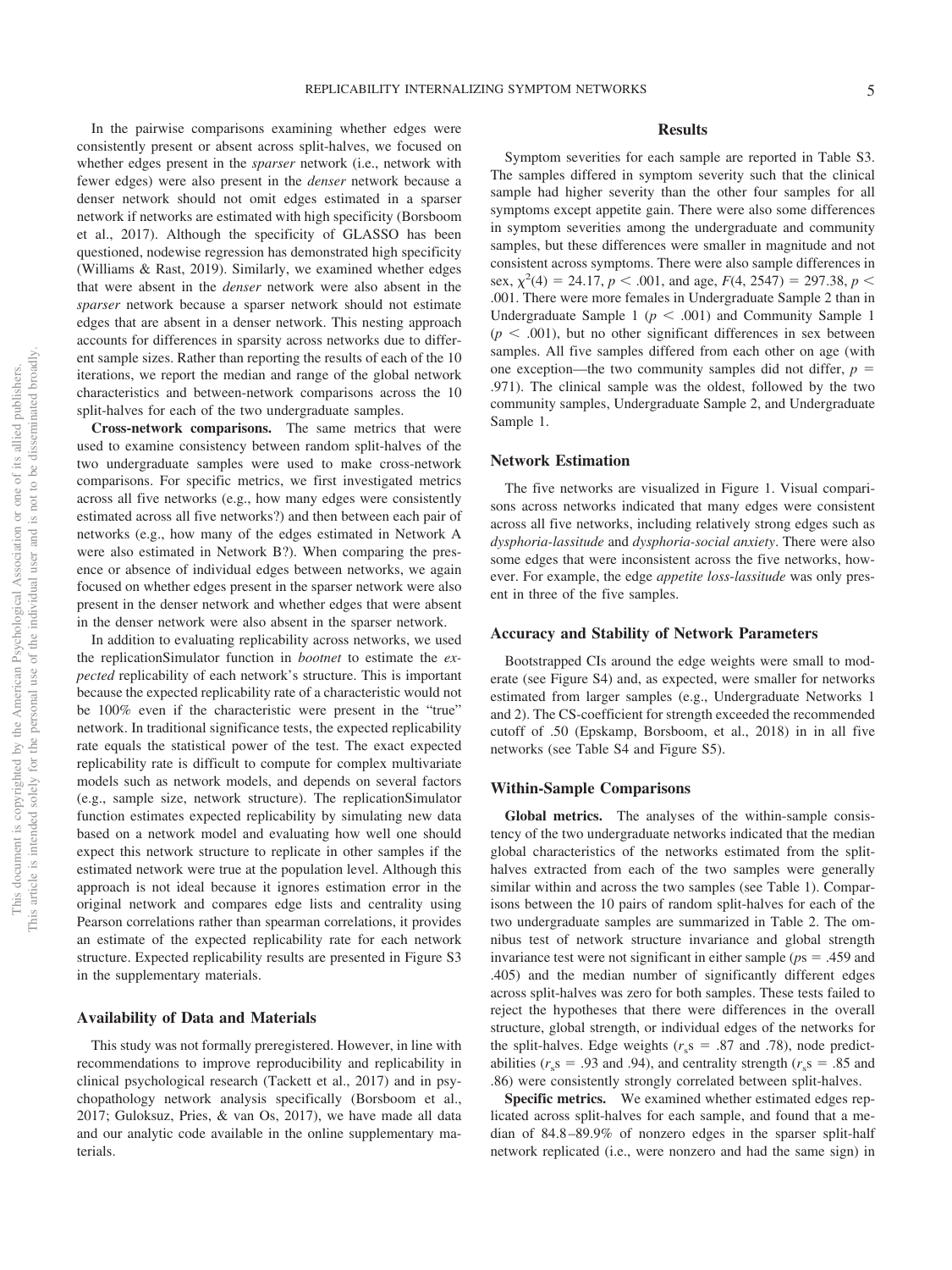

*Figure 1.* Pairwise Markov random field (PMRF) networks for each sample. Edge thickness represents the strength of the partial correlation. Blue edges indicate positive relationships, and red edges indicate negative relationships. The gray area in the rings around each node indicates predictability (i.e., the variance explained by neighboring nodes). See the online article for the color version of this figure.

the denser split-half network. Examination of consistencies in absent edges revealed that 58.0 –69.2% of the absent edges in the denser split-half network replicated in the sparser split-half network. When examining matches in centrality rank-order, dysphoria was identified as the most central symptom in all split-halves. Across all 11 symptoms, however, exact matches in centrality strength rank-order between split-halves were much less frequent (36.4% and 45.5%).

### **Cross-Sample Comparisons**

**Global metrics.** Global characteristics of the five networks are summarized in Table 3. Consistent with prior research showing that global network strength increases with symptom reduction<sup>9</sup> (Beard et al., 2016; Bos et al., 2018), the clinical network had the lowest global strength and was the sparsest of the five networks. Results of the pairwise network comparisons are shown in Table 4. Similarities between the two undergraduate samples were generally comparable in strength to similarities within the two undergraduate samples (i.e., between random split-halves). Omnibus tests of network structure invariance were statistically significant for three of the 10 pairwise comparisons and indicated that the overall network structure of Community Network 2 significantly differed from that of the two undergraduate networks and the

<sup>&</sup>lt;sup>9</sup> Interestingly, this finding is inconsistent with the network theory, which suggests that networks should be more strongly connected in clinical samples (Borsboom, 2017). This phenomenon has been observed in multiple studies examining depression networks and is in need of explanation.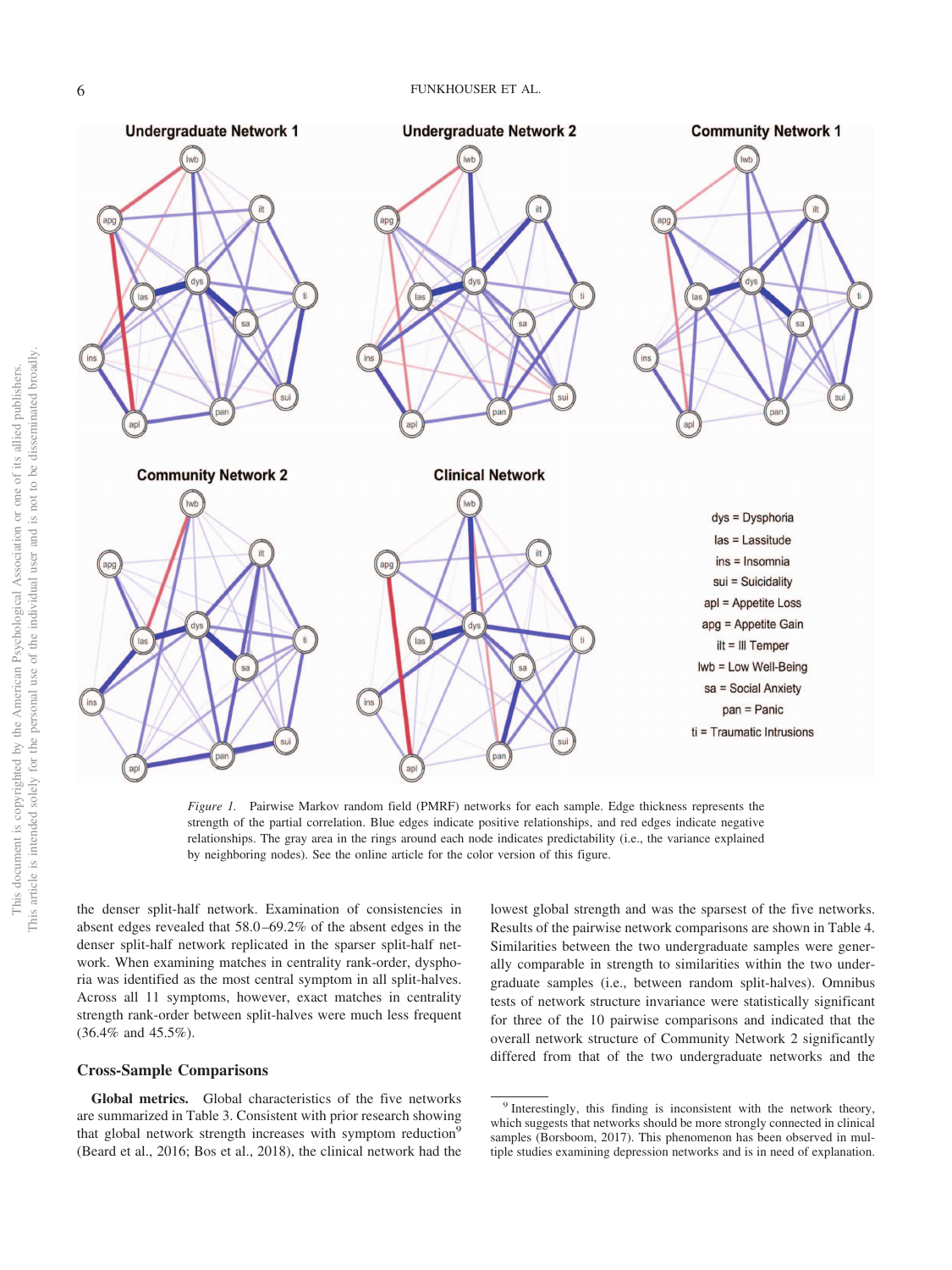|                                            |                        | Undergraduate sample 1   |                        | Undergraduate sample 2 |
|--------------------------------------------|------------------------|--------------------------|------------------------|------------------------|
| Network characteristic                     | First half             | Second half              | First half             | Second half            |
| Global strength                            | $4.75(4.55 - 5.00)$    | $4.86(4.42 - 5.21)$      | $4.52(4.26 - 4.77)$    | $4.59(4.11 - 4.90)$    |
| % of nonzero edges                         | $72.7\%$ (67.3–76.4)   | $76.4\%$ $(65.5 - 81.8)$ | $70.9\%$ (60.0–80.0)   | 70.9% (67.3–76.4)      |
| % of zero edges                            | $27.3\%$ (23.6–32.7)   | $23.6\%$ (18.2–34.5)     | $29.1\% (20.0 - 40.0)$ | $29.1\%$ (23.6–32.7)   |
| % of positive edges                        | 89.7% (87.5–94.6)      | 88.8% (86.0–94.9)        | $91.2\%$ (89.5–97.4)   | $90.4\%$ (87.2–97.4)   |
| % of negative edges                        | $10.3\%$ (5.4–12.5)    | $11.3\%$ (5.1–14.0)      | $8.9\%$ (2.6–10.5)     | $9.7\%$ (2.6–12.8)     |
| % of edges with 95% CIs that excluded zero | $67.6\%$ $(61.0-69.2)$ | $62.8\%$ $(52.3-75.0)$   | 48.7% (43.2–62.9)      | $41.3\%$ (37.8–46.2)   |
| Mean node predictability $(R^2)$           | $.43(.42 - .44)$       | $.43$ $(.42 - .44)$      | $.44(.41 - .45)$       | $.42(.41 - .44)$       |
| Most frequent central node (strength)      | dysphoria              | dysphoria                | dysphoria              | dysphoria              |

*Median (Range) of Global Network Characteristics of the Ten Pairs of Random Split-Halves From the Two Undergraduate Samples*

clinical network. None of the global strength invariance tests were significant, however, meaning that the null hypothesis that global strength was equal across networks was not rejected. Additionally, few edges were identified by the individual edge invariance test as being significantly different between networks (maximum number of significantly different edges between any pair of networks  $= 3$ [5.5%]). Coefficients of similarity between nonclinical networks ranged from .53 (Community Network 2 vs. Undergraduate Network 2 and Community Network 1) to .84 (Undergraduate Network 1 vs. Undergraduate Network 2). Coefficients of similarity between the clinical network and nonclinical networks ranged from .36 (vs. Community Network 2) to .66 (vs. Community Network 1). Symptom predictability was strongly correlated among the undergraduate and community networks ( $r_s \geq .83$ ), but was less consistent between the clinical network and the other four networks with  $r_s$ s ranging from .39 to .52 (see Table S5). Centrality strength for each of the five networks is plotted in Figure 2. Spearman correlations of strength between nonclinical networks ranged from .37 (Undergraduate Network 1 vs. Community Network 2) to .73 (Undergraduate Network 1 vs. Undergraduate Network 2), and comparisons between the clinical network and nonclinical networks ranged from .04 (vs. Undergraduate Network 2) to .54 (vs. Community Sample 2).

**Specific metrics.** Examination of consistencies in specific network parameters revealed that 53 (96.4%) of the 55 total possible edges were estimated (i.e., nonzero) in at least one of the five networks and 21 (38.2%) were consistently estimated in all five networks.10 All but one (95.3%) of the 21 edges estimated in all five networks were positive in all five networks. The remaining edge (*ill temper-suicide*) was negative in Undergraduate Sample 2 but positive in the other four networks. Comparing nonzero edges in the sparsest network (the clinical network) to those in the denser networks and absent edges in the densest network (Undergraduate Network 1) to those in the sparser networks, we found that 55.3% of the 38 estimated edges in the sparsest network were estimated in all four of the other networks, and two (16.7%) of the 12 absent edges in the densest network were absent in all four other networks. Across the pairwise comparisons between networks, 73.7–85.4% of the nonzero edges in the sparser network replicated (i.e., were nonzero and had the same sign) in the denser network and 33.3–75.0% of the absent edges in the denser network replicated (i.e., were also absent) in the sparser network.

Consistent with the results of the random split-halves of the two undergraduate networks, dysphoria was consistently identified as

the most central node across all five networks. Although the most central node was consistent across networks, the number of matches in other rank-orders (e.g., the second, third, etc., most central node) was consistently poor and ranged from zero to two (18.2%). Centrality difference tests (see Figure S2) indicated that there were few *significant* differences in centrality strength between symptoms with the exception that dysphoria was significantly more central than all other symptoms in all five networks. In fact, excluding dysphoria, there was only one case across all five networks in which the centrality strength of two symptoms that were adjacent in rank-order (e.g., second and third most central) significantly differed.

### **Results of Models Estimated Using Nodewise Regression**

The nodewise regression networks are plotted in Figure S8, and their accuracy, stability, characteristics, and replicability and generalizability are presented in detail in Figures S9 –S10 and Tables S8 –S10. Nodewise regression yielded networks that were highly correlated with  $(r<sub>s</sub> > .73)$ , but sparser than, the GLASSO networks. Coefficients of similarity ranged from .28 to .82, and NCTs indicated four significant differences in global structure, two significant differences in global strength, and zero to two significant differences in individual edges between networks. Cross-network correlations of centrality strength ranged from .29 to .86. Specific metrics of replicability indicated that 50.0 –96.0% of individual edges were consistent in each pair of networks and matches in centrality rank-order ranged from one (9.1%) to three (27.3%).

### **Discussion**

This study aimed to conduct an agnostic examination of the replicability and generalizability of PMRF networks of internalizing symptoms across five samples. As there has been debate surrounding the replicability and generalizability of psychopathology network models (Borsboom et al., 2017; Forbes et al., 2017a, 2017b, 2019; Jones, Williams, & McNally, 2019) which partially revolves around disagreement regarding which measures are most appropriate for evaluating similarities across networks, we exam-

Table 1

<sup>&</sup>lt;sup>10</sup> The 21 edges estimated consistently in all five networks may represent the core of the generalizable network structure of internalizing symptoms, and are plotted in Figure S7.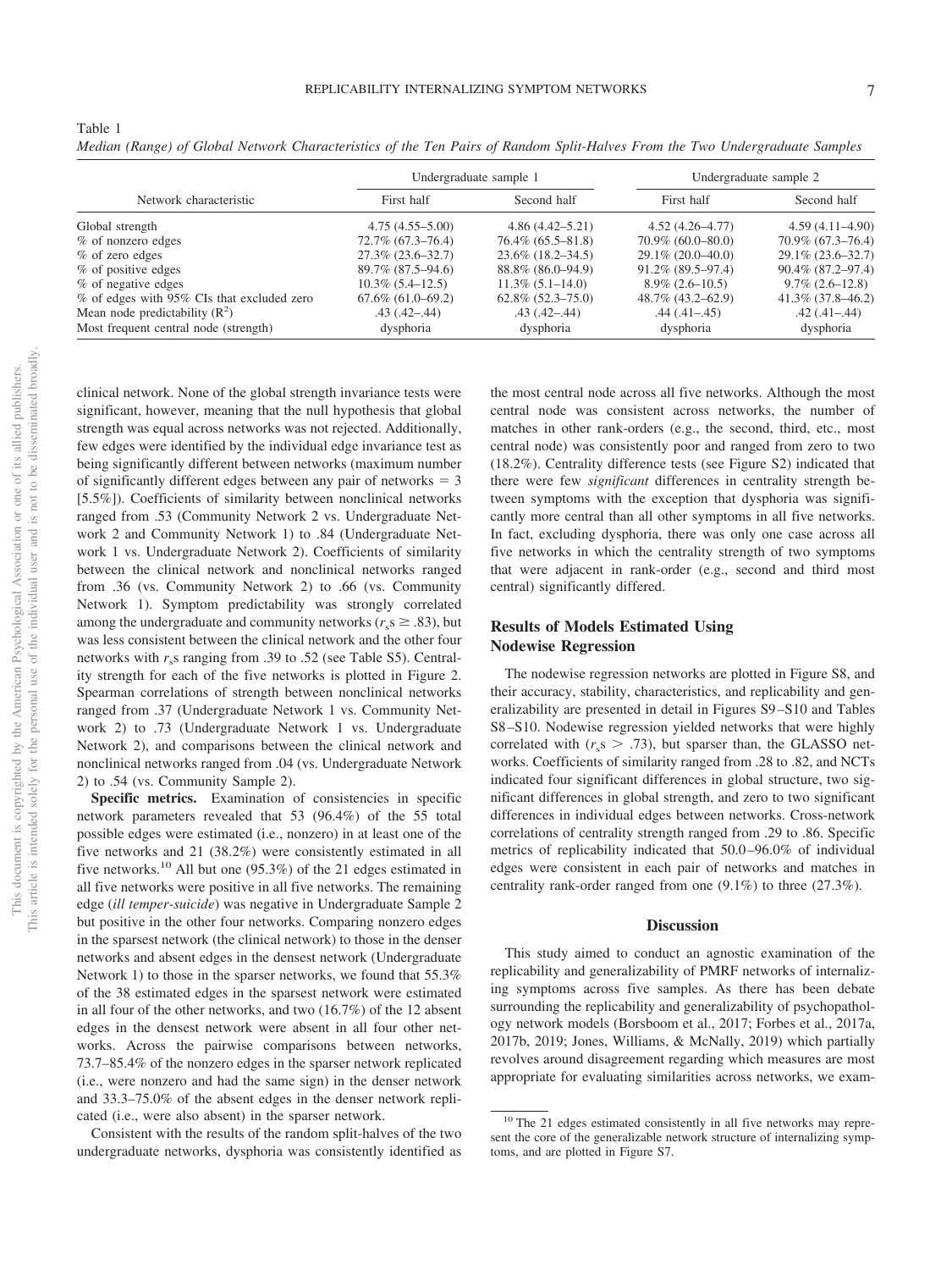*Median (Range) of Network Comparisons Between the Ten Pairs of Random Split-Halves From the Two Undergraduate Samples*

| Split-half network comparisons                                                |                | Undergraduate sample 1   |                | Undergraduate sample 2   |
|-------------------------------------------------------------------------------|----------------|--------------------------|----------------|--------------------------|
| NCT results                                                                   |                |                          |                |                          |
| Omnibus test of network structure invariance $p$ -value                       |                | $.459$ $(.237 - .968)$   |                | $.405(.017-.980)$        |
| Global strength invariance test $p$ -value                                    |                | $.585(.113-.961)$        |                | .692 (.494 - .987)       |
| % of significantly different edges in the individual edge invariance test     |                | $0\%$ (0-0)              |                | $0\%$ (0-1.8)            |
| Edges                                                                         |                |                          |                |                          |
| $r_{s}$ between all edges                                                     |                | $.87(.83-.91)$           |                | $.78(.66 - .85)$         |
| $rs$ between nonzero edges                                                    |                | $.78(.65 - .84)$         |                | $.64$ $(.46 - .85)$      |
| $rs$ between node predictabilities                                            |                | $.94(.85-.98)$           |                | $.93(.87-.97)$           |
| Jaccard Index <sup>a</sup>                                                    |                | $.76(.69 - .84)$         |                | $.69(.58-.74)$           |
| % of nonzero edges in the sparser split-half that were also nonzero in        |                |                          |                |                          |
| the denser split-half                                                         |                | 89.9% (82.5–94.9)        |                | 84.8% (78.8–89.5)        |
| % of nonzero edges in the sparser split-half that were nonzero <i>and</i> had |                |                          |                |                          |
| the same sign in the denser split-half                                        |                | $81.6\%$ (79.1–90.2)     |                | 78.5% (68.4–84.6)        |
| % of edges with 95% CIs that did not include zero in the sparser              |                |                          |                |                          |
| network that also had CIs that excluded zero in the denser network            |                | $86.1\% (75.0 - 100)$    |                | 72.8% (57.9–81.2)        |
| % of absent edges in the denser split-half that were also absent in the       |                |                          |                |                          |
| sparser split-half                                                            |                | $69.2\%$ $(50.0 - 85.7)$ |                | 58.0% (53.3–69.2)        |
| Node centrality                                                               | % matched      | Most central node        | % matched      | Most central node        |
| Same most central node in both split-halves (strength)                        | 100%           | dysphoria                | $100\%$        | dysphoria                |
| Rank-order correspondence                                                     | $r_{\rm s}$    | Matches $(\%)^b$         | $r_{\rm s}$    | Matches $(\%)^b$         |
| Strength                                                                      | $.85(.72-.95)$ | $36.4\%$ (27.3–63.6)     | $.86(.61-.94)$ | $45.5\%$ $(18.2 - 63.6)$ |

Note. NCT = Network Comparison Test. <sup>a</sup> The proportion of shared edges relative to the total number of edges in both networks. <sup>b</sup> As calculated by Forbes, Wright, Markon, and Krueger (2017a) and Borsboom et al. (2017) to allow for multiple simultaneous ranks.

ined the more global measures advocated for by some groups (e.g., coefficients of similarity, correlations of centrality, NCTs; Borsboom et al., 2017) as well as the more specific metrics advocated for by others (e.g., replicability of individual edges, matches in rank-order centrality; Forbes et al., 2017a, 2017b).

### **Global Metrics of Network Similarity**

Broader metrics of similarity generally suggested moderate to strong similarities between random split-halves of the two undergraduate samples and across the four nonclinical networks, with weaker global similarities between the clinical and nonclinical networks. Among the four nonclinical networks, coefficients of similarity indicated moderate to strong similarities in global network structure and correlations of centrality strength were generally in the moderate range. However, edges and centrality strength tended to be more highly correlated within samples or between networks from the same population than between networks from different populations (e.g., undergraduate vs. clinical network).

| Table 3                                     |  |  |
|---------------------------------------------|--|--|
| Global Characteristics of the Five Networks |  |  |

Taken together, these metrics suggest that internalizing symptom network characteristics (at least as measured by the IDAS) had stronger replicability than generalizability.

### **Specific Metrics of Network Similarity**

Compared with broader metrics of consistency, the replicability and generalizability of specific metrics of network similarities was weaker both within and across samples. Within- and cross-sample comparisons of individual edges revealed that approximately four in five estimated edges replicated, and the percentage of individual edges that generalized from nonclinical networks to the clinical network (73.7–81.6%) was similar to the percentage of individual edges that replicated between nonclinical networks (75.0 –85.4%). In other words, our results suggest that if internalizing symptom networks are estimated from two samples from any of the populations sampled in this study, a relationship between two symptoms that is present in one network (e.g., dysphoria-insomnia) has an approximately 80% chance of replicating in the other network.

| Network characteristic               | Undergraduate<br>network 1 | Undergraduate<br>network 2 | Community<br>network 1 | Community<br>network 2 | Clinical<br>network |
|--------------------------------------|----------------------------|----------------------------|------------------------|------------------------|---------------------|
| Global strength                      | 5.24                       | 5.10                       | 4.71                   | 4.78                   | 4.19                |
| Number of nonzero edges (% possible) | 43 (78.2%)                 | 41 (74.5%)                 | 41 (74.5%)             | 40(72.7%)              | 38 $(69.1\%)$       |
| Number of zero edges (% possible)    | $12(21.8\%)$               | $14(25.5\%)$               | $14(25.5\%)$           | 15(27.3%)              | $17(30.9\%)$        |
| Number of positive edges (% total)   | $35(81.4\%)$               | $35(85.4\%)$               | 39 (95.1%)             | 38 (95%)               | 34 (89.5%)          |
| Number of negative edges (% total)   | $8(18.6\%)$                | $6(14.6\%)$                | $2(4.9\%)$             | $2(5.0\%)$             | $4(10.5\%)$         |
| Number of edges with 95% CIs that    |                            |                            |                        |                        |                     |
| excluded zero $(\%$ total)           | $32(74.4\%)$               | $27(65.9\%)$               | $19(46.3\%)$           | $17(42.5\%)$           | 13 (34.2%)          |
| Mean node predictability $(R^2)$     | .42                        | .42                        | .46                    | .49                    | .32                 |
| Most central node (strength)         | dysphoria                  | dysphoria                  | dysphoria              | dysphoria              | dysphoria           |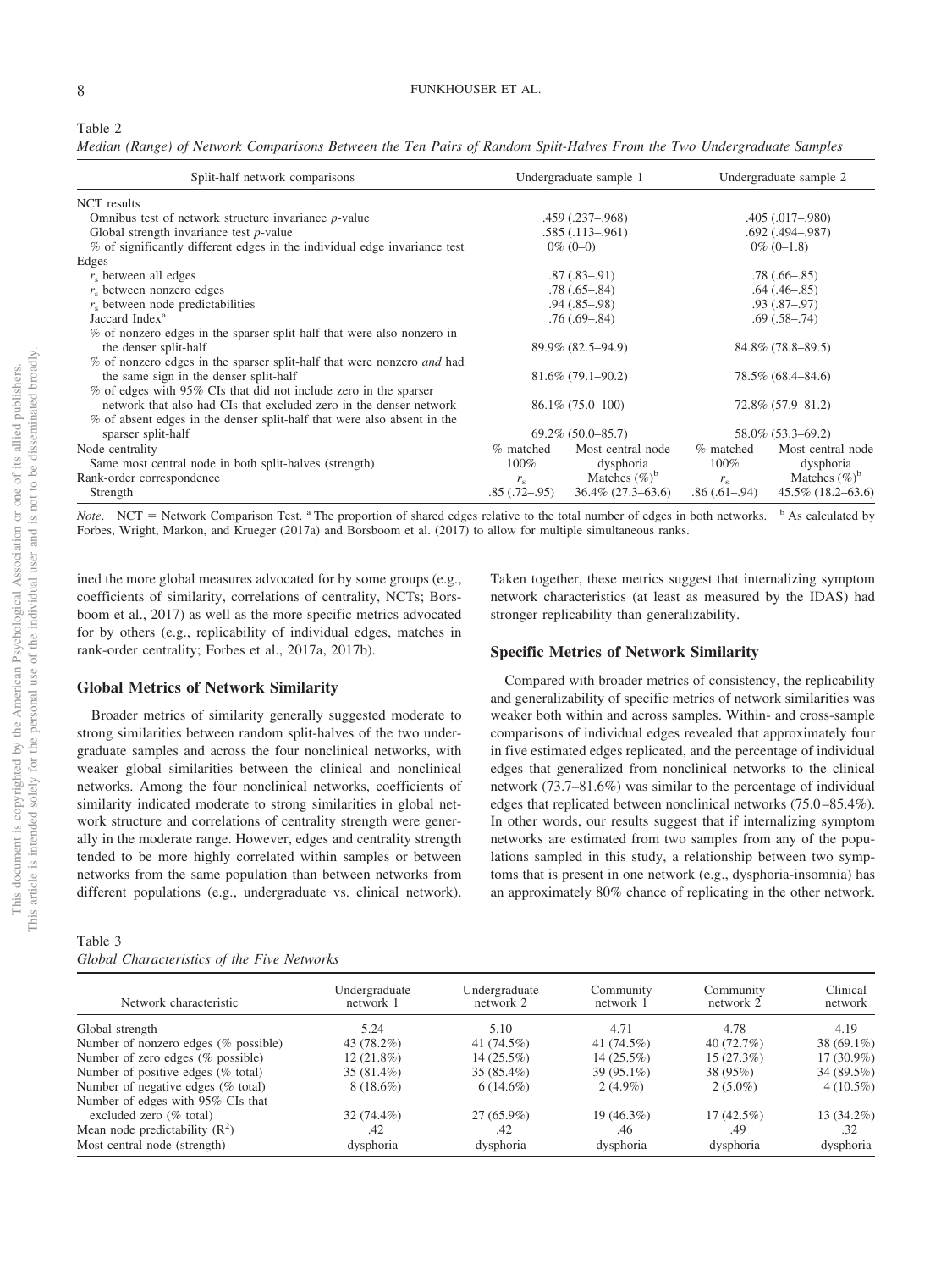# This document is copyrighted by the American Psychological Association or one of its allied publishers.<br>This article is intended solely for the personal use of the individual user and is not to be disseminated broadly. This article is intended solely for the personal use of the individual user and is not to be disseminated broadly. This document is copyrighted by the American Psychological Association or one of its allied publishers.

## Results of Pairwise Comparisons Between the Five Networks *Results of Pairwise Comparisons Between the Five Networks* Table 4

| Network characteristic                                                                                                                                                                                                                                                                                                                                                                                                     | Network<br>$1$ vs. $2$ | Network<br>$1$ vs. $3$ | Network<br>$1$ vs. $4$ | Network<br>$1$ vs. $5$               | Network<br>$2$ vs. $3$                                                                                        | Network<br>$2$ vs. $4$ | Network<br>$2$ vs. $5$ | Network<br>$3$ vs. $4$                 | Network<br>$3$ vs. $5$ | Network<br>5<br>4 vs. |
|----------------------------------------------------------------------------------------------------------------------------------------------------------------------------------------------------------------------------------------------------------------------------------------------------------------------------------------------------------------------------------------------------------------------------|------------------------|------------------------|------------------------|--------------------------------------|---------------------------------------------------------------------------------------------------------------|------------------------|------------------------|----------------------------------------|------------------------|-----------------------|
| Omnibus test of network structure invariance $p$ -value<br>Global strength invariance test <i>p</i> -value<br>NCT results                                                                                                                                                                                                                                                                                                  | 079<br>733             | $770$<br>$216$         | 003<br>353             | 194<br>$\overline{121}$              | .153<br>253                                                                                                   | 014<br>761             | 505<br>134             | 852<br>$\overline{171}$                | .139<br>334            | 287<br>< .001         |
| No. (% total) of significantly different edges in the individual edge<br>invariance test                                                                                                                                                                                                                                                                                                                                   | 1(1.8%)                | $(0\%)$                | 3(5.5%)                | $(0\%)$                              | 2(3.6%)                                                                                                       | 2(3.6%)                | 1(1.8%)                | 1(1.8%)                                | $0\ (0\%)$             | $2(3.6\%)$            |
| $rs$ between all edges<br>Edges                                                                                                                                                                                                                                                                                                                                                                                            | $\ddot{\mathrm{8}}$    |                        | ā                      | $\odot$                              |                                                                                                               |                        | 58.                    | 53.                                    | $\mathcal{S}$          | 36                    |
| r, between nonzero edges                                                                                                                                                                                                                                                                                                                                                                                                   | $77\,$                 | 875                    | 63                     | .73                                  | <b>12</b><br>13                                                                                               | 4                      | .73                    | .38                                    | $\mathcal{S}$          | 22                    |
| $rs$ between node predictabilities                                                                                                                                                                                                                                                                                                                                                                                         | 96                     | 92                     | 85                     | 52                                   | 93                                                                                                            | 87                     | $\ddot{ }$             | 83                                     | $\overline{51}$        |                       |
| Jaccard Index <sup>a</sup>                                                                                                                                                                                                                                                                                                                                                                                                 | .75                    | 83                     | 63                     | 65                                   |                                                                                                               | $\mathcal{S}$          | $\overline{6}$         | $\mathcal{S}$                          | 65                     | <b>S</b>              |
| No. (%) of nonzero edges in the sparser network that were also nonzero in<br>the denser network                                                                                                                                                                                                                                                                                                                            |                        |                        |                        |                                      | 36 (87.8%) 38 (92.7%) 32 (80.0%) 32 (84.2%) 35 (85.4%) 31 (77.5%) 30 (78.9%) 31 (77.5%) 31 (81.6%) 30 (78.9%) |                        |                        |                                        |                        |                       |
| No. (%) of nonzero edges in the sparser network that were nonzero and had<br>the same sign in the denser network                                                                                                                                                                                                                                                                                                           |                        |                        |                        |                                      | 35 (85.4%) 34 (82.9%) 31 (71.5%) 31 (81.6%) 31 (75.6%) 30 (75.0%) 38 (73.7%) 30 (75.0%) 31 (81.6%) 28 (73.7%) |                        |                        |                                        |                        |                       |
| sparser network<br>No. (%) of edges with 95% CIs that excluded zero in the<br>that also had CIs that excluded zero in the denser networl                                                                                                                                                                                                                                                                                   |                        |                        |                        |                                      | 26 (96.3%) 18 (94.7%) 12 (70.6%) 12 (92.3%) 17 (89.5%) 12 (70.6%) 11 (84.6%) 9 (52.9%) 10 (76.9%) 7 (53.8%)   |                        |                        |                                        |                        |                       |
| that were also<br>No. (%) of absent (i.e., zero) edges in the denser network                                                                                                                                                                                                                                                                                                                                               |                        |                        |                        |                                      |                                                                                                               |                        |                        |                                        |                        |                       |
| absent in the sparser network<br>Node centrality strength                                                                                                                                                                                                                                                                                                                                                                  |                        |                        |                        |                                      | 7 (58.3%) 9 (75.0%) 4 (33.3%) 6 (50.0%) 8 (57.1%) 6 (42.9%) 5 (35.7%) 7 (50.0%) 7 (46.7%)                     |                        |                        |                                        |                        |                       |
|                                                                                                                                                                                                                                                                                                                                                                                                                            |                        | $\overline{51}$        | 37                     | d.                                   | $\ddot{\circ}$                                                                                                | 41                     | Ŕ                      | 80                                     | 4                      | $\dot{54}$            |
| No. (%) of rank-order matches <sup>c</sup>                                                                                                                                                                                                                                                                                                                                                                                 | 3(27.3%)               |                        |                        | $2(18.2\%)$ 3 $(27.3\%)$ 1 $(9.1\%)$ | 2 (18.2%)                                                                                                     |                        |                        | $2(18.2\%) 1(9.1\%) 1(9.1\%) 1(9.1\%)$ |                        | 3(27.3%)              |
| Note. NCT = Network Comparison Test; Network 1 = Undergraduate Network 1; Network 2 = Undergraduate Network 2; Network 3 = Community Network 1; Network 4 = Community Network<br><sup>3</sup> The proportion of shared edges relative to the total number of edges in both networks. Both networks had the same number of nonzero edges, so we randomly selected Community Network 1<br>2; Network $5 =$ Clinical Network. |                        |                        |                        |                                      |                                                                                                               |                        |                        |                                        |                        |                       |

The proporuous of a marror conges rotative or the community of the community of the community of the community of the community reserves in the community of the community reserves in the community reserves that the commun <sup>a</sup> The proportion of shared edges relative to the total number of edges in both networks. <sup>b</sup> Both networks had the same number of nonzero edges, so we randomly selected Community Network 1 to be the "sparser" network and Undergraduate Network 2 to be the "denser" network. C As calculated by Forbes et al. (2017a) and Borsboom et al. (2017) to allow for multiple simultaneous ranks.

REPLICABILITY INTERNALIZING SYMPTOM NETWORKS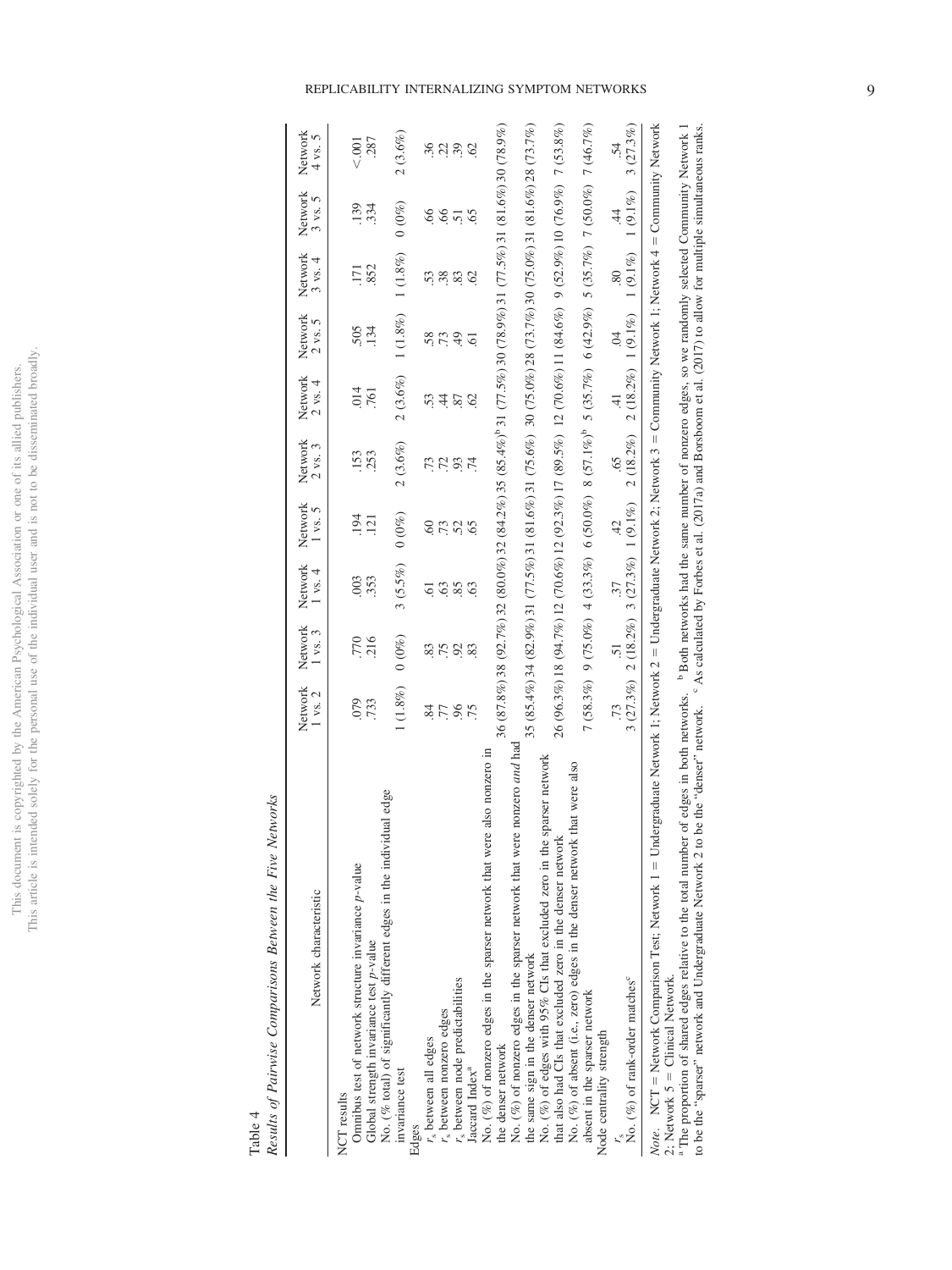

*Figure 2.* Standardized centrality strength for each network. See the online article for the color version of this figure.

When comparing rank-order centrality, dysphoria was consistently the most central symptom and shared a positive edge with all other symptoms in all five networks (with the exception of Community Network 2, in which all edges except for *dysphoria*-*suicidality* were present). This result is consistent with the tripartite model's assertion that negative affect is the common component across depression and anxiety disorders (Clark & Watson, 1991; Shankman & Klein, 2003). The consistency of exact centrality rankorder of the other symptoms was generally poor, but was generally poorer between the clinical network and a nonclinical network than between two nonclinical networks. However, there were few *significant* differences in symptom centrality (see Figure S2), suggesting that differences in centrality rank-order (with the exception of dysphoria being most central) were likely reflective of sampling variability rather than true variability (i.e., nonreplication; Borsboom et al., 2017; Jones et al., 2019).

### **Implications, Caveats, and Recommendations for Regularized Cross-Sectional Psychopathology Network Analysis**

Psychopathology networks have had a notable impact on psychopathology research (Fried et al., 2017), but are not without their criticisms and controversies (Bringmann & Eronen, 2018; Forbes et al., 2017a, 2017b; Guloksuz et al., 2017). This controversy has extended to network replicability, and the question of which replicability metrics are most relevant or appropriate has been a particular source of disagreement. More global network characteristics such as overall network structure and global network strength have been the focus of several studies, including studies examining whether network characteristics predict treatment response (Schweren et al., 2018; van Borkulo et al., 2015), and these characteristics replicated well across networks in the present study. Specific characteristics such as individual edges have also been examined extensively in the psychopathology network literature (e.g., to understand the role of bridging edges in comorbidity; Cramer et al., 2010), and individual edges replicated and generalized approximately 80% of the time on average in the present study. More advanced methods for evaluating the replicability of individual edges such as Bayesian equivalence testing (Williams & Mulder, 2019) may be informative in future replicability work. Additionally, many studies have sought to identify the most central symptom in a network (e.g., Beard et al., 2016), and dysphoria was consistently the most central symptom within and across samples in the present study. However, researchers interested in whether a symptom is the second most central, third most central, and so forth should note the few significant within-network differences in centrality and the poor cross-network consistency of exact centrality rank-order.

As different network metrics answer different questions, we recommend that researchers examine multiple replicability metrics when appropriate and select metrics that align with their research question(s). For example, a global metric such as the coefficient of similarity may be useful for quantifying the degree of overall similarity between two networks, but can obfuscate meaningful differences in specific network characteristics (e.g., individual edges). It is also important to note that network structure can influence network models and their replicability in several ways. First, network structure can affect the appropriateness of replicability metrics. For example, one would only expect centrality rank-order to replicate if there were true differences in centrality. If all nodes were equally central (e.g., see the Curie-Weiss network; Kac, 1968), any observed rank-order would purely reflect sampling error. The dependence of replicability on details of the data-generating mechanism is not specific to network models, but rather applies to all multivariate techniques. Second, network structure can influence model estimation performance (Epskamp,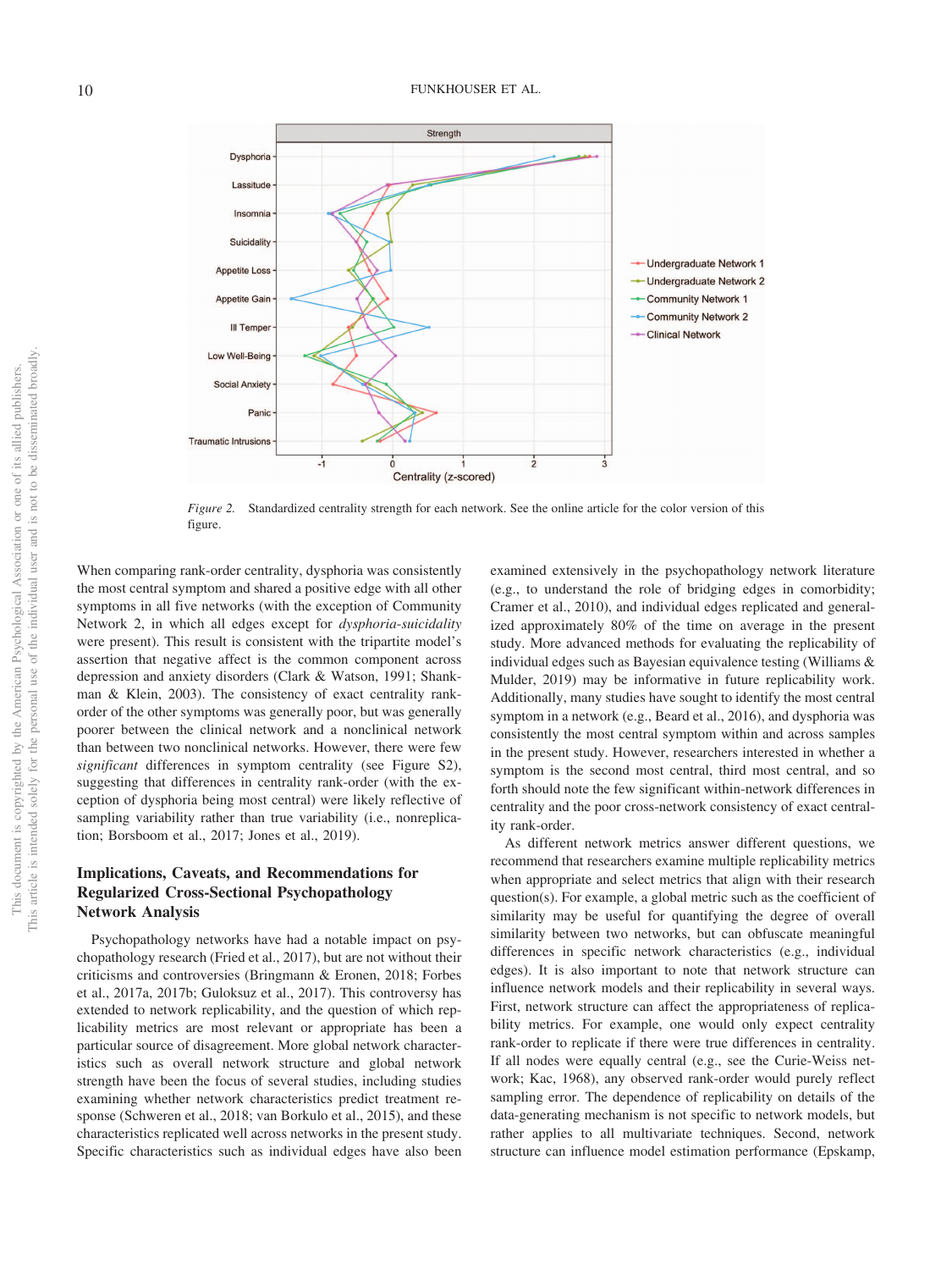Kruis, & Marsman, 2017; van Borkulo et al., 2014). This study primarily focused on GLASSO-regularized networks because this estimation method is widely used in psychopathology network analyses of continuous data. However, GLASSO may have poorer specificity than other methods when the network structure is dense (Williams & Rast, 2019; Williams, Rhemtulla, Wysocki, & Rast, 2019), which is often the case in psychopathology networks. Estimating networks using a nodewise estimation approach rather than GLASSO did not appreciably increase replicability in the present study, but may be helpful in other studies, especially those aiming to detect many small effects. In light of these considerations, future studies examining psychopathology networks and their replicability should evaluate replicability metrics on a caseby-case basis and take network structure and its impact on model estimation methods into consideration (e.g., by using bootstrapping and/or the replicationSimulator function).

There are also several unresolved issues pertaining to psychopathology network analysis. First, defining and quantifying network replicability remains an ongoing challenge (Borsboom et al., 2017; Forbes et al., 2017a, 2019). As different definitions can yield different conclusions regarding whether causally distinct networks are structurally equivalent (Schieber et al., 2017), further research is needed to examine the validity of network replicability metrics under various conditions. Second, the extent to which networks replicate across different measures of the same disorder(s) is unclear. Recent studies suggest that networks may be influenced by symptom severity thresholds (Hoffman, Steinley, Trull, & Sher, 2018) but relatively robust to different raters (Moshier et al., 2018). However, the effect of other differences between measures (e.g., lack of content overlap; Fried, 2017) on symptom networks and their replicability is unknown. Third, symptoms are typically conceptualized and modeled as manifest variables in symptom networks, but at least some symptoms may be indicators of latent constructs (McFarland & Malta, 2010). If this is the case, the extent to which conclusions drawn from network analyses of observed symptoms generalize to the level of latent constructs may be overestimated (Westfall & Yarkoni, 2016). Modeling symptoms in a network as latent variables offers one potential solution to this problem (Epskamp, Rhemtulla, & Borsboom, 2017).

### **Strengths and Limitations**

This study had numerous strengths, including the inclusion of five samples and the examination of replicability within samples and across samples from the same population as well as generalizability to samples from different populations. Recent work suggests Berkson's Bias, which occurs when relationships in a subpopulation (e.g., a clinical sample for which a clinical severity cutoff was an inclusion criterion) differ from those in the general population, is a concern when interpreting networks estimated from clinical samples (de Ron, Fried, & Epskamp, 2019). The multisample approach and comparison of clinical and nonclinical samples allowed us to detect the extent to which Berkson's Bias occurred, and this may explain why coefficients of similarity and correlations were stronger between nonclinical networks than between the clinical network and nonclinical networks. The strong psychometric properties of the factor analytically derived IDAS was also a strength, as well as the fact that the IDAS assessed each symptom using multiple items using nonoverlapping subscales. This is an important feature because it is unclear how psychopathology network analyses should handle "topographically overlapping" nodes (e.g., "feeling blue" and "sad mood"; however, see the goldbricker function in the networktools R package [Jones, 2018] for a proposed tool to aid in identifying topologically overlapping nodes).

This study also had several limitations. First, our results were specific to internalizing symptoms and the reported replicability and generalizability results may not extend to other domains of psychopathology (e.g., externalizing symptoms). Second, the present study only examined centrality strength, closeness, and betweenness, and results should not be extended to other centrality measures. Third, this study focused on LASSO-regularized and nodewise regression networks and results should not be generalized to other types of networks or estimation methods. Therefore, researchers may benefit from consideration of other network estimation methods if the hypothesized "true" network is dense. Fourth, the sizes of the community samples and the clinical sample were somewhat smaller than those examined in other studies of network replicability and generalizability (Forbes et al., 2017a; Fried et al., 2018). Although these sample sizes are consistent with those commonly studied in the psychopathology network literature, they prevented us from examining consistencies between random split-halves of the two community samples and the clinical sample. Fifth, sample characteristics may have influenced the results. The clinical sample was comprised of treatment-seekers for internalizing problems and individuals with MDD and/or PD, and this heterogeneity may have reduced the degree to which the clinical network approximated the "true" population network (Fried & Cramer, 2017). Additionally, although the random assignment of siblings to either Community Samples 1 or 2 avoided nonindependence of observations, it is possible that this procedure artificially inflated the similarity of correlation matrices between the two community samples given the familial aggregation of psychopathology. This may have led to overestimated replicability between the two community networks, but, importantly, would not have affected any other pairwise network comparisons. Sixth, we were unable to examine the replicability of network characteristics between clinical samples because there was only one clinical sample.

### **Conclusion**

Replicability and generalizability are crucial issues for the field of psychopathology network analysis. This study examined similarities within and across networks of internalizing symptom networks and found substantial global similarities across networks. Approximately 80% of individual edges replicated within and across samples and the most central symptom (i.e., dysphoria) was consistent within and across samples. In sum, both global and specific metrics generally indicated considerable replicability within and across undergraduate and community samples, but network structure and symptom centrality had weak to moderate generalizability to a clinical sample.

### **References**

Altman, S. E., Campbell, M. L., Nelson, B. D., Faust, J. P., & Shankman, S. A. (2013). The relation between symptoms of bulimia nervosa and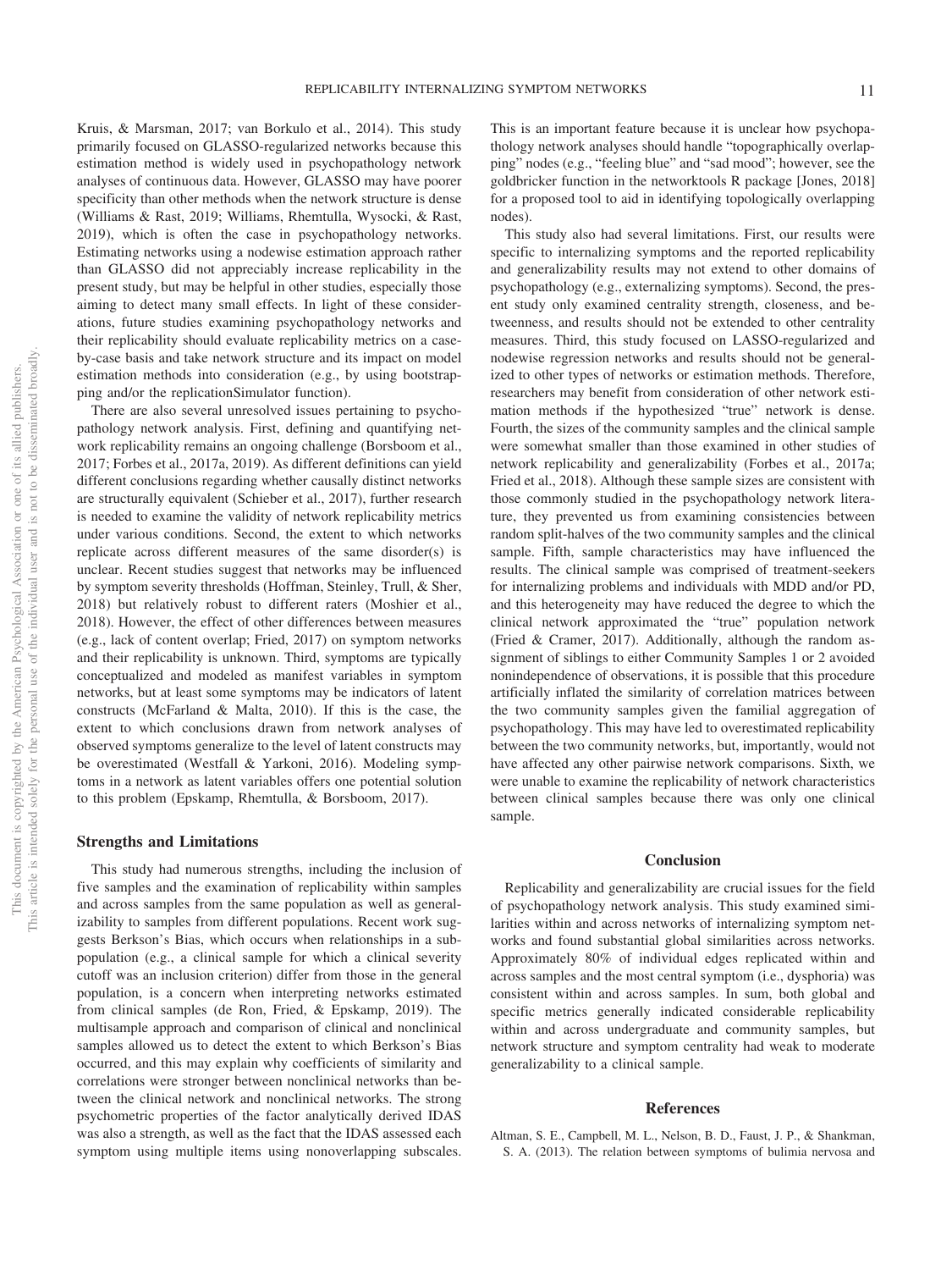obsessive-compulsive disorder: A startle investigation. *Journal of Abnormal Psychology, 122,* 1132–1141. http://dx.doi.org/10.1037/ a0034487

- Beard, C., Millner, A. J., Forgeard, M. J. C., Fried, E. I., Hsu, K. J., Treadway, M. T.,... Björgvinsson, T. (2016). Network analysis of depression and anxiety symptom relationships in a psychiatric sample. *Psychological Medicine, 46,* 3359 –3369. http://dx.doi.org/10.1017/ S0033291716002300
- Benfer, N., Bardeen, J. R., Cero, I., Kramer, L. B., Whiteman, S. E., Rogers, T. A.,... Weathers, F. W. (2018). Network models of posttraumatic stress symptoms across trauma types. *Journal of Anxiety Disorders, 58,* 70 –77. http://dx.doi.org/10.1016/j.janxdis.2018.07.004
- Borsboom, D. (2017). A network theory of mental disorders. *World Psychiatry, 16,* 5–13. http://dx.doi.org/10.1002/wps.20375
- Borsboom, D., Fried, E. I., Epskamp, S., Waldorp, L. J., van Borkulo, C. D., van der Maas, H. L. J., & Cramer, A. O. J. (2017). False alarm? A comprehensive reanalysis of "Evidence that psychopathology symptom networks have limited replicability" by Forbes, Wright, Markon, and Krueger (2017). *Journal of Abnormal Psychology, 126,* 989 –999. http://dx.doi.org/10.1037/abn0000306
- Borsboom, D., Robinaugh, D. J., Rhemtulla, M., & Cramer, A. O. J. (2018). Robustness and replicability of psychopathology networks. *World Psychiatry, 17,* 143–144. http://dx.doi.org/10.1002/wps.20515
- Bos, F. M., Fried, E. I., Hollon, S. D., Bringmann, L. F., Dimidjian, S., DeRubeis, R. J., & Bockting, C. L. H. (2018). Cross-sectional networks of depressive symptoms before and after antidepressant medication treatment. *Social Psychiatry and Psychiatric Epidemiology, 53,* 617– 627. http://dx.doi.org/10.1007/s00127-018-1506-1
- Bringmann, L. F., Elmer, T., Epskamp, S., Krause, R. W., Schoch, D., Wichers, M.,... Snippe, E. (2019). What do centrality measures measure in psychological networks? *Journal of Abnormal Psychology*. Advance online publication.
- Bringmann, L. F., & Eronen, M. I. (2018). Don't blame the model: Reconsidering the network approach to psychopathology. *Psychological Review, 125,* 606 – 615. http://dx.doi.org/10.1037/rev0000108
- Cicchetti, D. V., & Prusoff, B. A. (1983). Reliability of depression and associated clinical symptoms. *Archives of General Psychiatry, 40,* 987– 990. http://dx.doi.org/10.1001/archpsyc.1983.01790080069009
- Clark, L. A., & Watson, D. (1991). Tripartite model of anxiety and depression: Psychometric evidence and taxonomic implications. *Journal of Abnormal Psychology, 100,* 316 –336. http://dx.doi.org/10.1037/0021- 843X.100.3.316
- Correa, K. A., Liu, H., & Shankman, S. A. (2019). The role of intolerance of uncertainty in current and remitted internalizing and externalizing psychopathology. *Journal of Anxiety Disorders, 62,* 68 –76. http://dx.doi .org/10.1016/j.janxdis.2019.01.001
- Cramer, A. O. J., Waldorp, L. J., van der Maas, H. L. J., & Borsboom, D. (2010). Comorbidity: A network perspective. *Behavioral and Brain Sciences, 33,* 137–150. http://dx.doi.org/10.1017/S0140525X09991567
- Dablander, F., & Hinne, M. (2019). Node centrality measures are a poor substitute for causal inference. *Scientific Reports, 9,* 6846. http://dx.doi .org/10.1038/s41598-019-43033-9
- de Ron, J., Fried, E. I., & Epskamp, S. (2019). *Psychological networks in clinical populations: A tutorial on the consequences of Berkson's Bias*. http://dx.doi.org/10.31234/OSF.IO/5T8ZW
- Distefano, A., Jackson, F., Levinson, A. R., Infantolino, Z. P., Jarcho, J. M., & Nelson, B. D. (2018). A comparison of the electrocortical response to monetary and social reward. *Social Cognitive and Affective Neuroscience, 13,* 247–255. http://dx.doi.org/10.1093/scan/nsy006
- Epskamp, S., Borsboom, D., & Fried, E. I. (2018). Estimating psychological networks and their accuracy: A tutorial paper. *Behavior Research Methods, 50,* 195–212. http://dx.doi.org/10.3758/s13428-017-0862-1
- Epskamp, S., Cramer, A. O. J., Waldorp, L. J., Schmittmann, V. D., & Borsboom, D. (2012). qgraph: Network visualizations of relationships in

psychometric data. *Journal of Statistical Software*. Advance online publication. http://dx.doi.org/10.18637/jss.v048.i04

- Epskamp, S., & Fried, E. I. (2018). A tutorial on regularized partial correlation networks. *Psychological Methods, 23,* 617– 634. http://dx.doi .org/10.1037/met0000167
- Epskamp, S., Fried, E. I., van Borkulo, C. D., Robinaugh, D. J., Marsman, M., Dalege, J.,... Cramer, A. O. J. (2018). Investigating the utility of fixed-margin sampling in network psychometrics. *Multivariate Behavioral Research, 12,* 1–15. http://dx.doi.org/10.1080/00273171.2018 .1489771
- Epskamp, S., Kruis, J., & Marsman, M. (2017). Estimating psychopathological networks: Be careful what you wish for. *PLoS ONE, 12,* e0179891. http://dx.doi.org/10.1371/journal.pone.0179891
- Epskamp, S., Rhemtulla, M., & Borsboom, D. (2017). Generalized network psychometrics: Combining network and latent variable models. *Psychometrika, 82,* 904 –927. http://dx.doi.org/10.1007/s11336-017-9557-x
- Forbes, M. K., Wright, A. G. C., Markon, K. E., & Krueger, R. F. (2017a). Evidence that psychopathology symptom networks have limited replicability. *Journal of Abnormal Psychology, 126,* 969 –988. http://dx.doi .org/10.1037/abn0000276
- Forbes, M. K., Wright, A. G. C., Markon, K. E., & Krueger, R. F. (2017b). Further evidence that psychopathology networks have limited replicability and utility: Response to Borsboom et al. (2017) and Steinley et al. *Journal of Abnormal Psychology, 126,* 1011–1016. http://dx.doi.org/10 .1037/abn0000313
- Forbes, M. K., Wright, A. G. C., Markon, K. E., & Krueger, R. F. (2019). Quantifying the reliability and replicability of psychopathology network characteristics. *Multivariate Behavioral Research*. Advance online publication. http://dx.doi.org/10.1080/00273171.2019.1616526
- Foygel, R., & Drton, M. (2010). Extended Bayesian information criteria for gaussian graphical models. *Advances in Neural Information Processing Systems, 1,* 604 – 612.
- Fried, E. I. (2017). The 52 symptoms of major depression: Lack of content overlap among seven common depression scales. *Journal of Affective Disorders, 208,* 191–197. http://dx.doi.org/10.1016/j.jad.2016.10.019
- Fried, E. I., & Cramer, A. O. J. (2017). Moving forward: Challenges and directions for psychopathological network theory and methodology. *Perspectives on Psychological Science, 12,* 999 –1020. http://dx.doi.org/ 10.1177/1745691617705892
- Fried, E. I., Eidhof, M. B., Palic, S., Costantini, G., Huisman-van Dijk, H. M., Bockting, C. L. H.,... Karstoft, K.-I. (2018). Replicability and generalizability of posttraumatic stress disorder (PTSD) networks: A cross-cultural multisite study of PTSD symptoms in four trauma patient samples. *Clinical Psychological Science, 6,* 335–351. http://dx.doi.org/ 10.1177/2167702617745092
- Fried, E. I., van Borkulo, C. D., Cramer, A. O. J., Boschloo, L., Schoevers, R. A., & Borsboom, D. (2017). Mental disorders as networks of problems: A review of recent insights. *Social Psychiatry and Psychiatric Epidemiology, 52,* 1–10. http://dx.doi.org/10.1007/s00127-016-1319-z
- Funkhouser, C. J., Correa, K. A., Carrillo, V. L., Klemballa, D. M., & Shankman, S. A. (2019). The time course of responding to aversiveness in females with a history of non-suicidal self-injury. *International Journal of Psychophysiology, 141,* 1– 8. http://dx.doi.org/10.1016/j.ijpsycho .2019.04.008
- Gorka, S. M., Nelson, B. D., Sarapas, C., Campbell, M., Lewis, G. F., Bishop, J. R.,... Shankman, S. A. (2013). Relation between respiratory sinus arrythymia and startle response during predictable and unpredictable Threat. *Journal of Psychophysiology, 27,* 95–104. http://dx.doi.org/ 10.1027/0269-8803/a000091
- Guloksuz, S., Pries, L.-K., & van Os, J. (2017). Application of network methods for understanding mental disorders: Pitfalls and promise. *Psychological Medicine, 47,* 2743–2752. http://dx.doi.org/10.1017/ S0033291717001350